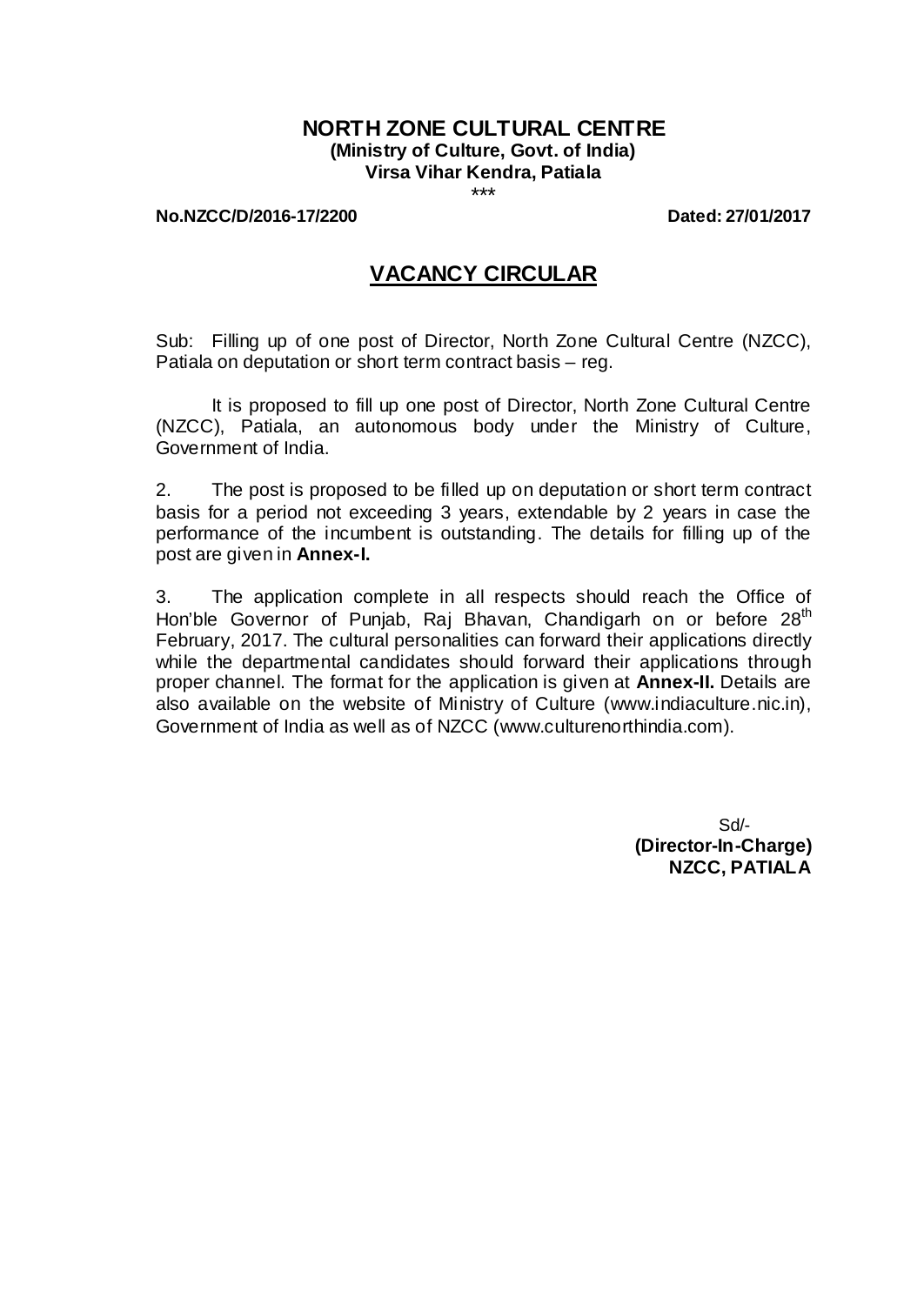#### **Government of India Ministry of Culture \*\*\*\*\***

## **Advertisement for the post of Director, North Zone Cultural Centre (NZCC), Patiala**

Applications are invited **in duplicate** from eligible candidates for filling up of one post of Director, North Zone Cultural Centre (NZCC), Patiala, an autonomous body under the Ministry of Culture, Govt. of India. The NZCC, Patiala is one of the seven Zonal Cultural Centres set up by the Government of India to promote folk and tribal arts and culture of different regions across the country.

The appointment will be on deputation/short term contract basis for a period not exceeding 3 years and is extendable by 2 years in case the performance of the incumbent is outstanding. Besides, officers of the rank of Director/Deputy Secretary to the Government of India, cultural personalities (practising artistes, scholars or experts in the field of art and culture with atleast 10 years standing and experience) are eligible.

The application complete in all respect should reach the Office of Hon'ble Governor of Punjab, Raj Bhavan, Chandigarh on or before 28<sup>th</sup> February, 2017. The application forms and other details are available on the website of the Ministry of Culture: www.indiaculture.nic.in and NZCC, Patiala: www.culturenorthindia.com

> **Sd/- (Director-In-Charge) NZCC, Patiala**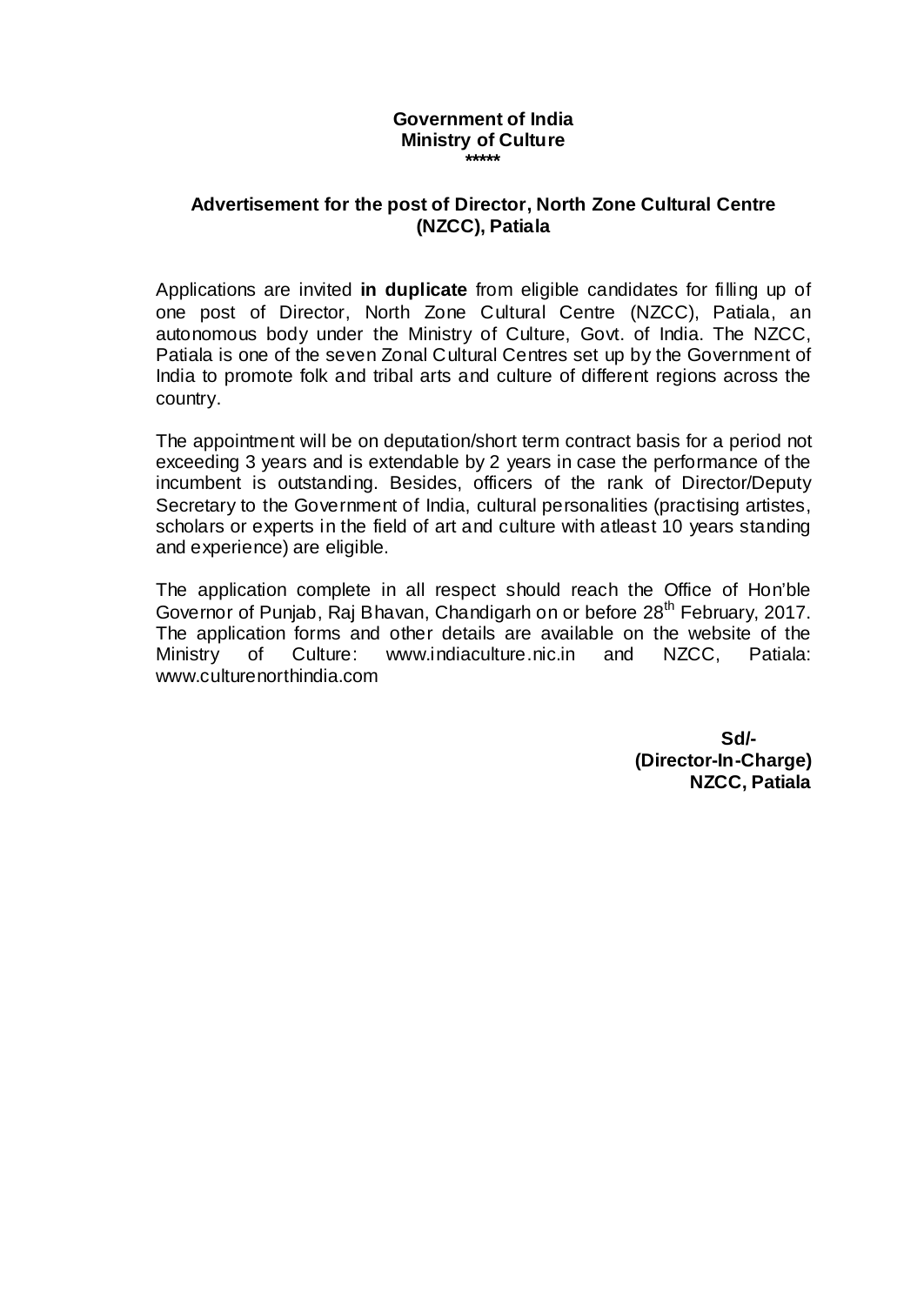#### **Government of India Ministry of Culture \*\*\*\*\***

### **Eligibility Criteria/ Duties and Responsibilities for the post of Director, North Zone Cultural Centre (NZCC), Patiala**

Applications are invited **in duplicate,** from eligible candidates for filling up of one post of Director, North Zone Cultural Centre (NZCC), Patiala, an autonomous body under the Ministry of Culture, Govt. of India. NZCC, Patiala is one of the seven Zonal Cultural Centres set up by the Government of India to promote folk and tribal arts and culture of different regions across the country. The eligibility criteria and other details are given below. The format of application and other details are available on the website of Ministry of Culture: www.indiaculture.nic.in and NZCC, Patiala: www.culturenorthindia.com

| 1.               | Name of the post                          | <b>Director</b>                                                                                |  |  |  |  |
|------------------|-------------------------------------------|------------------------------------------------------------------------------------------------|--|--|--|--|
| $\overline{2}$ . | Number of post                            | One                                                                                            |  |  |  |  |
| $\overline{3}$ . | <b>Mode of Recruitment</b>                | <b>Deputation/Short Term Contract</b>                                                          |  |  |  |  |
| $\overline{4}$ . | Scale of pay/ Grade Pay                   | Rs.37,400 - 67,000 + GP Rs. 8,700 (pre-revised as                                              |  |  |  |  |
|                  |                                           | per 6 <sup>th</sup> CPC)                                                                       |  |  |  |  |
| 5.               | Age limit for applying                    | Deputation: Not exceeding 55 years                                                             |  |  |  |  |
|                  | (as on 28 <sup>th</sup> February<br>2017) | Short Term Contract: Not exceeding 65 years                                                    |  |  |  |  |
| 6.               | <b>Eligibility Criteria</b>               | <b>For Deputation:</b>                                                                         |  |  |  |  |
|                  |                                           | Officers working in the rank of Director/Deputy                                                |  |  |  |  |
|                  |                                           | Secretary to the Government of India having                                                    |  |  |  |  |
|                  |                                           | experience of working in Organizations related to Art                                          |  |  |  |  |
|                  |                                           | & Culture:                                                                                     |  |  |  |  |
|                  |                                           | Holding post on regular basis in the pay<br>i.                                                 |  |  |  |  |
|                  |                                           | scale of Rs.37,400-67,000 + GP Rs.8,700                                                        |  |  |  |  |
|                  |                                           | (pre-revised as per 6 <sup>th</sup> CPC) OR                                                    |  |  |  |  |
|                  |                                           | Having 3 years of regular service in the pay<br>ii.<br>scale of Rs.15,600-39,100 + GP Rs.7,600 |  |  |  |  |
|                  |                                           |                                                                                                |  |  |  |  |
|                  |                                           | (pre-revised as per 6 <sup>th</sup> CPC).<br><b>Short Term Contract:</b>                       |  |  |  |  |
|                  |                                           | Eminent cultural personalities (practicing<br>i.                                               |  |  |  |  |
|                  |                                           | artistes, scholars or experts) in the field of Art                                             |  |  |  |  |
|                  |                                           | & Culture with atleast 10 years standing and                                                   |  |  |  |  |
|                  |                                           | experience;                                                                                    |  |  |  |  |
|                  |                                           | Possessing Bachelor Degree; and<br>ii.                                                         |  |  |  |  |
|                  |                                           | iii.<br>Minimum<br>of<br>3 <sup>1</sup><br>years'<br>administrative                            |  |  |  |  |
|                  |                                           | experience in running cultural institution(s).                                                 |  |  |  |  |
| 7.               | Tenure of appointment                     | The tenure will be for a duration of 3 years                                                   |  |  |  |  |
|                  |                                           | extendable by 2 years in case of outstanding                                                   |  |  |  |  |
|                  |                                           | performance.                                                                                   |  |  |  |  |
| 8.               | <b>Duties</b><br>and                      | To function as the Chief Executive Officer of<br>i.                                            |  |  |  |  |
|                  | Responsibilities                          | the NZCC                                                                                       |  |  |  |  |
|                  |                                           | To function as the Member Secretary of the<br>ii.                                              |  |  |  |  |
|                  |                                           | Governing Body and Executive Board                                                             |  |  |  |  |
|                  |                                           | To act as in charge of overall administration<br>iii.                                          |  |  |  |  |
|                  |                                           | for proper management and affairs of the                                                       |  |  |  |  |
|                  |                                           | Society.                                                                                       |  |  |  |  |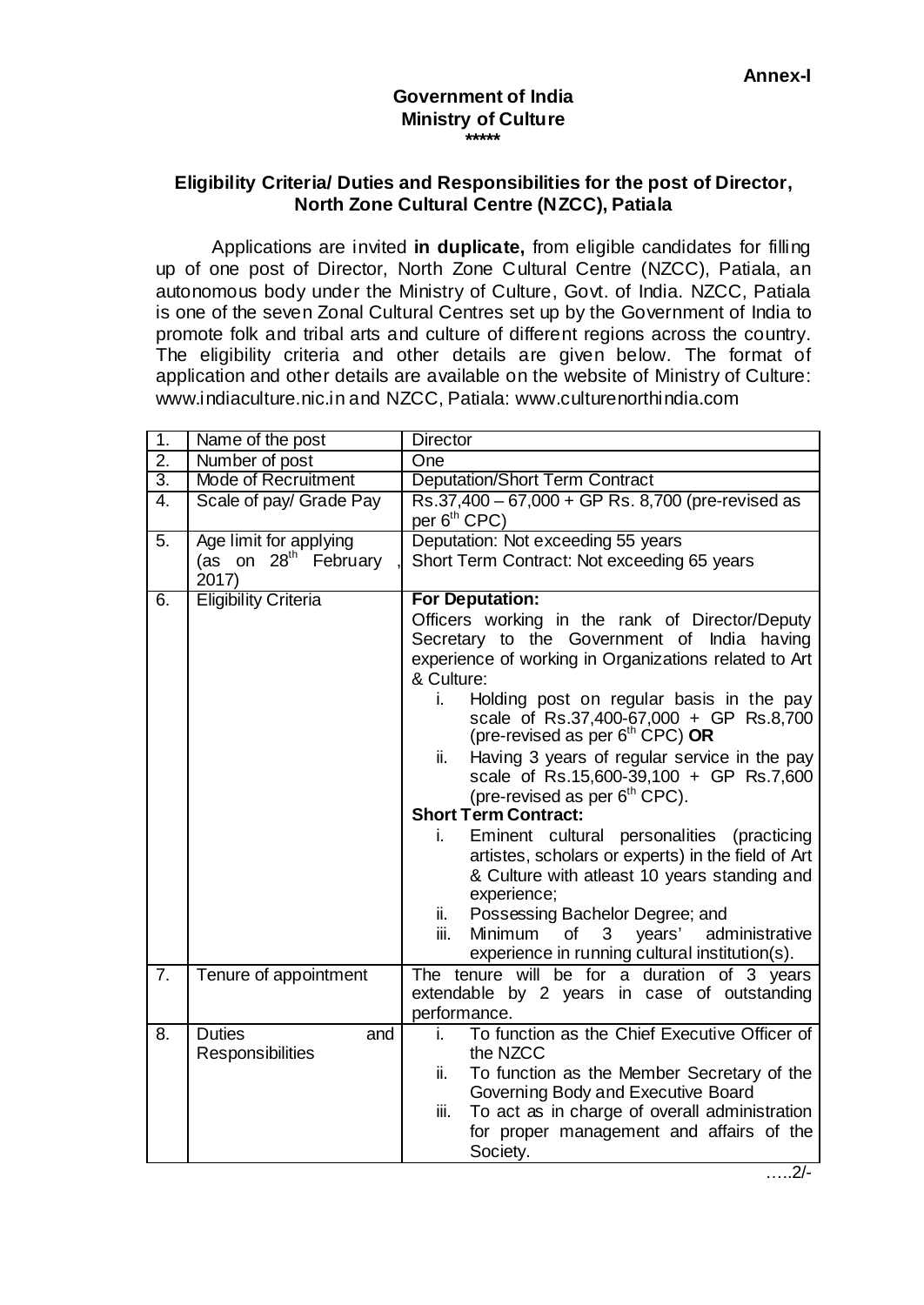| 9. | Place of duty | Patiala, Punjab                                                                                                                                                                                                                                                                                                                                                                                                                                                                                                                                     |
|----|---------------|-----------------------------------------------------------------------------------------------------------------------------------------------------------------------------------------------------------------------------------------------------------------------------------------------------------------------------------------------------------------------------------------------------------------------------------------------------------------------------------------------------------------------------------------------------|
|    | of Punjab     | 10. Last Date for receipt of The application complete in all respects should<br>applications in the office   reach the Office of Hon'ble Governor of Punjab, Raj<br>of the Hon'ble Governor   Bhavan, Chandigarh on or before 28 <sup>th</sup> February,<br>2017. The cultural personalities may forward their<br>applications directly, while the departmental<br>candidates should forward their applications through<br>proper channel within the prescribed time limit.<br>Applications received after the due date will not be<br>entertained. |

\*\*\*\*\*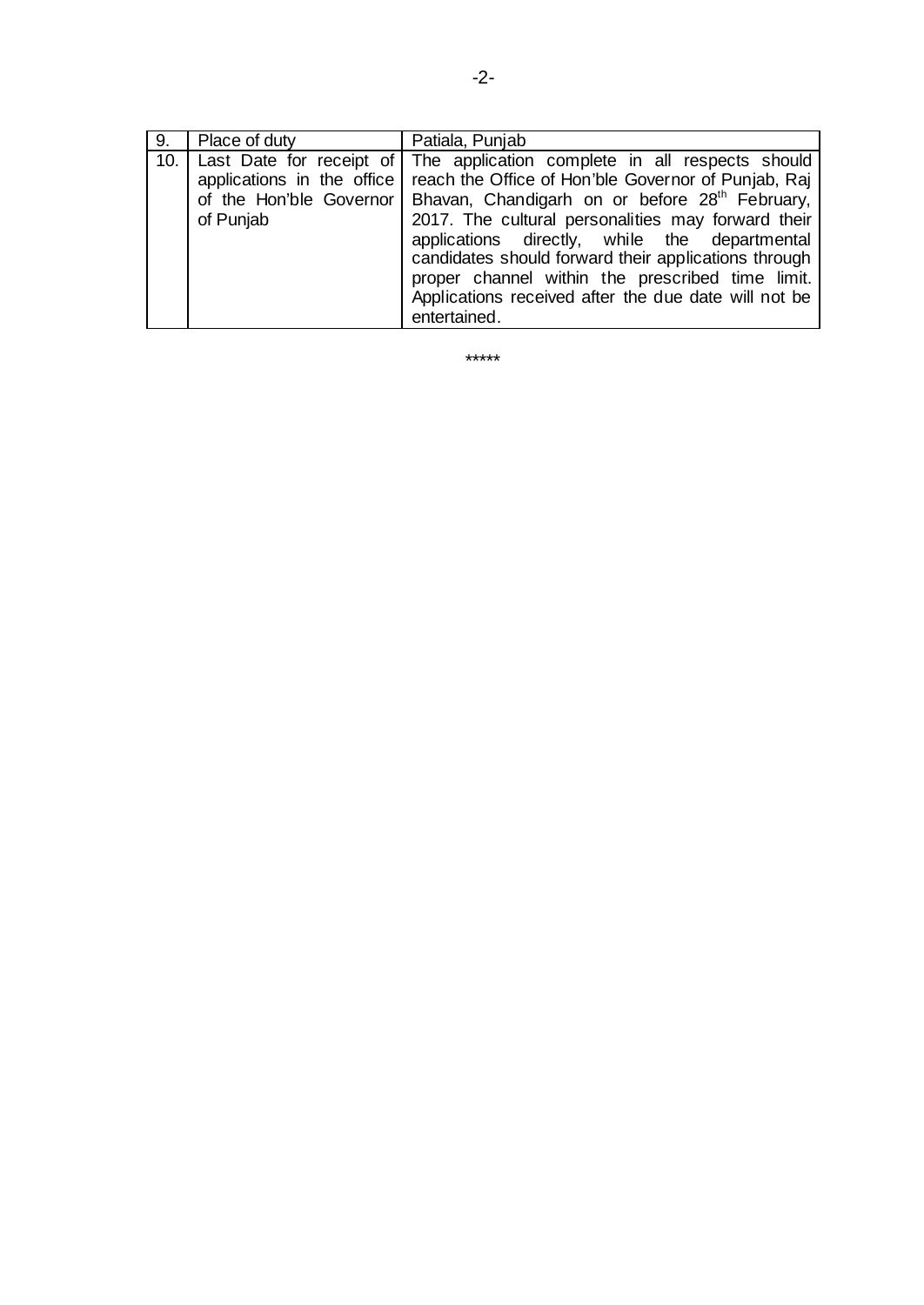# **Application proforma for the post of Director, North Zone Cultural Centre (NZCC), Patiala**

| $\overline{1}$ .                                    | Name in Block letters                                                                    |                                                                             |                                                                                          |                                   |      |    |                 |                                  |
|-----------------------------------------------------|------------------------------------------------------------------------------------------|-----------------------------------------------------------------------------|------------------------------------------------------------------------------------------|-----------------------------------|------|----|-----------------|----------------------------------|
| 2.                                                  | Address/ Tel                                                                             | No.<br>Mobile No./ E-mail ID<br>Affix recent<br>Passport size<br>Photograph |                                                                                          |                                   |      |    |                 |                                  |
| 3.                                                  | of<br><b>Birth</b><br>Date                                                               | (in                                                                         |                                                                                          |                                   |      |    |                 |                                  |
| $\overline{4}$ .                                    | Christian Era)<br>Age<br>as<br><b>on</b>                                                 | 28 <sup>th</sup>                                                            |                                                                                          |                                   |      |    |                 |                                  |
|                                                     | February, 2017                                                                           |                                                                             |                                                                                          |                                   |      |    |                 |                                  |
| 5.                                                  | <b>Education and other Qualifications:</b>                                               |                                                                             |                                                                                          |                                   |      |    |                 |                                  |
|                                                     |                                                                                          |                                                                             |                                                                                          |                                   |      |    |                 |                                  |
| 6.                                                  | Achievements and experience in case of cultural personalities:                           |                                                                             |                                                                                          |                                   |      |    |                 |                                  |
|                                                     |                                                                                          |                                                                             |                                                                                          |                                   |      |    |                 |                                  |
| $\overline{7}$ .                                    | Administrative experience in case of cultural personalities:                             |                                                                             |                                                                                          |                                   |      |    |                 |                                  |
|                                                     |                                                                                          |                                                                             |                                                                                          |                                   |      |    |                 |                                  |
| 8.                                                  | Details of Employment, in chronological order:<br>Name of the Office                     | Post held                                                                   | <b>Nature</b>                                                                            |                                   | From | To |                 |                                  |
|                                                     |                                                                                          |                                                                             | employment<br>i.e. Ad-hoc<br>temporary<br>quasi-<br>permanent<br>permanent<br>deputation | of<br>or<br>or<br>or<br><b>or</b> |      |    | Scale of<br>Pay | Nature of<br>duties<br>performed |
| 9.                                                  | Please state clearly whether in the light of the above                                   |                                                                             |                                                                                          |                                   |      |    |                 |                                  |
|                                                     | information, how you meet the requirements of the<br>post                                |                                                                             |                                                                                          |                                   |      |    |                 |                                  |
| 10.                                                 | Additional information, if any, which                                                    |                                                                             |                                                                                          |                                   |      |    |                 |                                  |
|                                                     | you would like to mention in support<br>of your suitability for the post                 |                                                                             |                                                                                          |                                   |      |    |                 |                                  |
| 11.                                                 | List of documents attached (All documents should be self attested. Application should be |                                                                             |                                                                                          |                                   |      |    |                 |                                  |
| continuously page numbered)<br>Page No.<br>Document |                                                                                          |                                                                             |                                                                                          |                                   |      |    |                 |                                  |
|                                                     |                                                                                          |                                                                             |                                                                                          |                                   |      |    |                 |                                  |
|                                                     |                                                                                          |                                                                             |                                                                                          |                                   |      |    |                 |                                  |

I hereby declare that all statements made in this application are true, complete and correct to the best of my knowledge and belief. I understand that in the event of